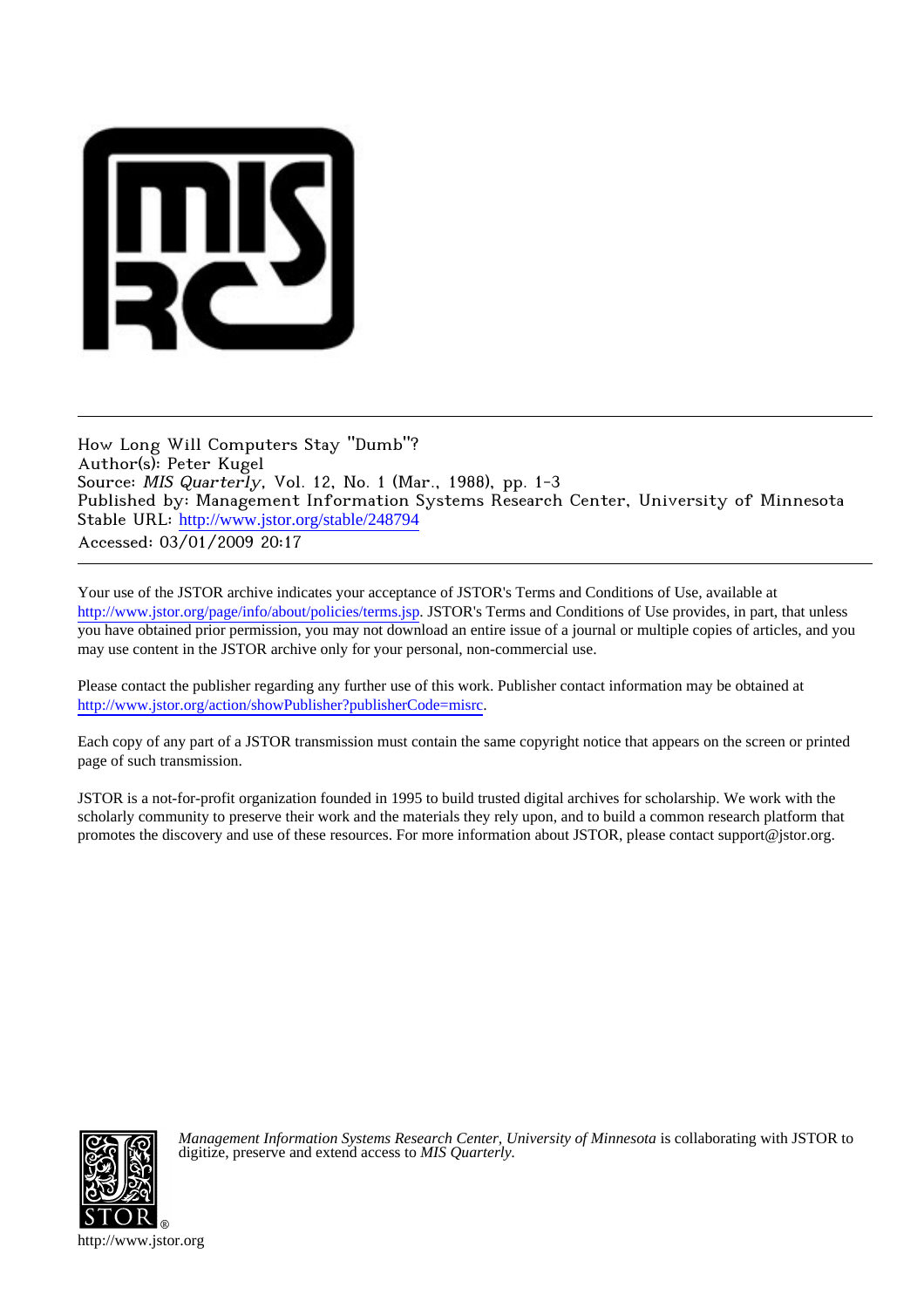## **Issues & Opinions**

## **How Long Will Computers Stay "Dumb"?**

**"It appears," writes Frederic Withington (1987) in a recent issue of the MIS Quarterly, "that information systems will always be what a child calls 'dumb'." I'm not so sure.** 

**I share Withington's concern over much of the hyperbole that surrounds today's talk about artificial intelligence (Al). Many of those who try to sell us such supposedly intelligent merchandise as the expert systems or ordinary language interfaces seem (to me and Withington) to promise a lot more intelligence than they can actually deliver today. I am reminded of the story about the boy who cried "wolf." He was, if you will recall, wrong the first few times but right in the long run. The same scenario may happen with the Al people's cry of "smart" systems. Notice that I said "may" and not "will."** 

**We often seem to be too optimistic when we predict what a new technology will do in the short run, but not optimistic enough in the long run. When the computer was first invented, for example, it was widely touted as a giant brain and there were predictions that it would be playing world championship chess by 1960. That short term prediction was, as we now know, a bit premature. Computers do not play chess at a world championship level yet. Some of the long term (and far fetched for the time) predictions turned out to be surprisingly conservative. Even though computers (based on vacuum tubes) were large, unreliable and expensive, a few optimists predicted as many as a thousand would exist by the year 2000. That turned out to be a "bit" on the low side.** 

**Withington is, I agree, right in the short run. There are no really smart systems around today. In my personal opinion, the concepts used in**  systems being touted as smart today - the con**cepts that underlie the expert systems, the ordinary language interfaces and others - are too primitive to ever lead to smart systems. He is right in warning those of us who have to use them to beware of the accompanying promises. It is wise to assume that a system is not smart until you have tried it out yourself. Don't be misled by promises or canned demonstrations.** 

**It might also be wise to keep our minds and eyes open. Something new that makes smart systems possible just might be invented. After all, analysts/technicians of the 1950s would probably have said that personal computers could not be built because the vacuum tube was the only thing available to build them. They would have been wrong, of course, because their thinking was constrained by the vacuum tube. But it took**  a Nobel-prize-winning invention  $-$  the transistor - to make them wrong.

**I do not know what the basic breakthrough, or "transistor," of the intelligent machine will turn out to be, or even if such a thing will happen. Let me suggest some ideas. (The references to the literature are intended to be representative of each of the schools of thought I discuss.)** 

- **o Parallelism: We know that the components of the brain are much slower than the components of the computer and yet the human brain can do many things much faster than the computer can. Perhaps that is because the brain seems to work in parallel rather than serially. Traditional computers, based on what has come to be called the von Neumann architecture, can process information only one piece at a time. Parallel computers can**  process many pieces at once – for example **all the pixels of a picture in one cycle rather than only one pixel at a time. Perhaps the increase in speed and the influence on the way we look at problems that parallel machines bring will be the "breakthrough" that will bring us smart machines by the year 2000 (Hillis, 1986). Perhaps not.**
- **o Symbiosis: Perhaps the road to intelligent computers lies in the idea of symbiosis. Computers are smart in some ways and people in others. Computers can do routine work faster and more accurately than people. Humans can plan better and pay better attention to the big picture. Perhaps computers will only be able to increase human intelligence by adding their own peculiar abilities to ours. Perhaps tomorrow's smart information systems will have both people and computers in the loop.**

**Computer systems for making medical diagnoses are a good example of such symbiosis. Such systems are seldom if ever asked to do full medical diagnoses. Rather, they suggest diagnoses. For example, instead of saying to the physician "Do so and so," they say "I think this patient may have A or B. My**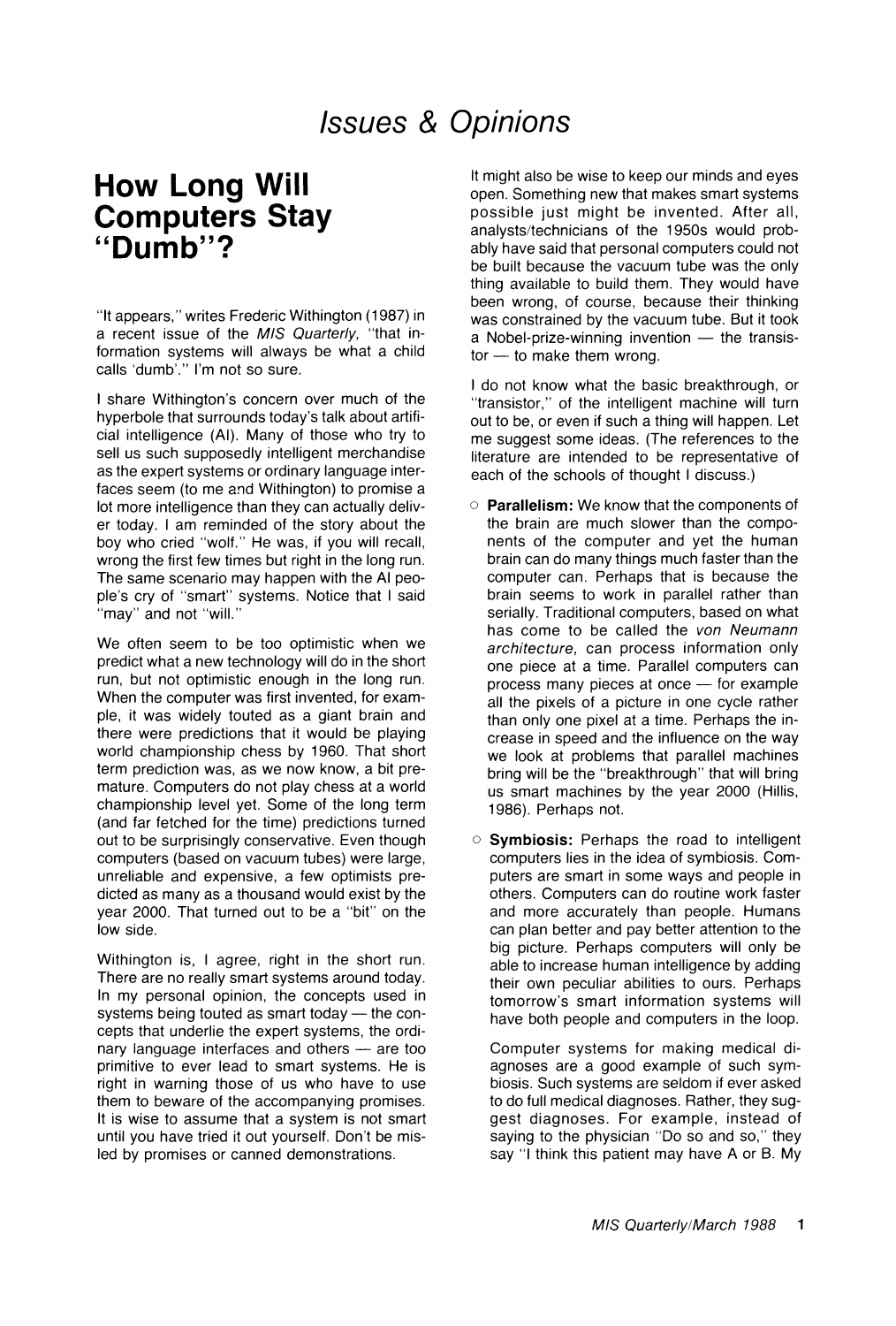**reasons for thinking she has A are so and so and my reasons for thinking she has B are thus and so." The computer has a better memory for many facts and more patience as it looks through those facts than the human physician may have. But it lacks the human's judgement. Together, they may make a smarter physician than either alone. A good example of such systems are those of Miller (1984).** 

**Perhaps computers can only become as smart as they are efficient, but for some purposes that may be enough. For now, the only smart information systems I trust are those comprised of both humans and computers.** 

- **o Learning: Perhaps we cannot program computers to be intelligent. Perhaps we will have to train them, as we now have to train people. For instance, a new employee is trained to think as an employer would like him or her to think. Likewise, an employer might have to train a new computer. It would not be delivered already smart, just as people are not born smart. Perhaps we will have smart computers only when we learn how to teach them. We are beginning to learn how to let computers learn and that might be the road to the smart machine (Mitchell, 1986). Or it might not.**
- **o Brain Modeling: Although the idea of developing an intelligent system by modelling the brain in a computer has been around for some time without achieving notable successes, a revival of this concept is occurring as our understanding of the brain grows. Perhaps the way to develop a smart machine is to imitate nature (Pellionsz, et al., 1977), although that did not work when we tried to make machines that fly. But one never knows.**
- **o Connectionism: In the days of behaviorism in psychology and of the perceptron in computer modelling of the mind, information in the brain was thought to be represented by the connections between memory locations rather than as in today's computers, by the data stored in those locations. Today, a large active group of researchers at the University of California at San Diego, the University of Rochester and many other academic centers are reviving that idea (Rumelhart, et al., 1986). Perhaps...**
- **o Functional Programming: LISP is widely used as the programming language for Al because it allows one to deal with both programs**

**(which tell the computer what to do) and data (which tell the computer what to do it to) in a uniform way. The ability to treat programs as data allows programs to change themselves and to "think about" themselves. Functional programming allows us to fudge this distinction even further and people at MIT are excited enough about this idea that all students majoring in computer science take a course on functional programming as their introduction to computing (Abelson and Sussman, 1985). Perhaps...** 

- **o Noncomputations: All the ideas I have suggested so far stay within the realm of computations. But it is becoming more and more widely recognized today that the machines we call "computers" can actually carry out processes that are not, technically speaking, computations at all. And such processes can do things that computations cannot. Perhaps intelligence lies within their domain (Kugel, 1986). Perhaps not.**
- **o None of the Above: Perhaps the breakthrough will come in some area that I have not included in my list. That would not be surprising since it is the nature of breakthroughs to be surprising.**

**Withington seems to feel that computers cannot be "smart" because they can only do what they are told to do. They do not, he argues, understand why. They lack consciousness, volition or purpose. Withington may be right; but he may be wrong for two reasons. He claims that humans actually have these special features; however, as we have learned, we can be mistaken about how our own minds work. We may think we have purposes and self-consciousness, but perhaps what seems to us to be self-consciousness or purpose, is really something else. If it was, it would not be the first time that introspection had been wrong. We trust introspection because our mind tells us we are right. But our accounts of how the mind works have often been wrong as they might be here.** 

**Withington may also be wrong in his claim that computers cannot have these features. Many of the approaches to Al listed above are based on theories of how computers might be given purpose, consciousness, and the like. And those theories might give us ways to develop these "human" features into machines.**